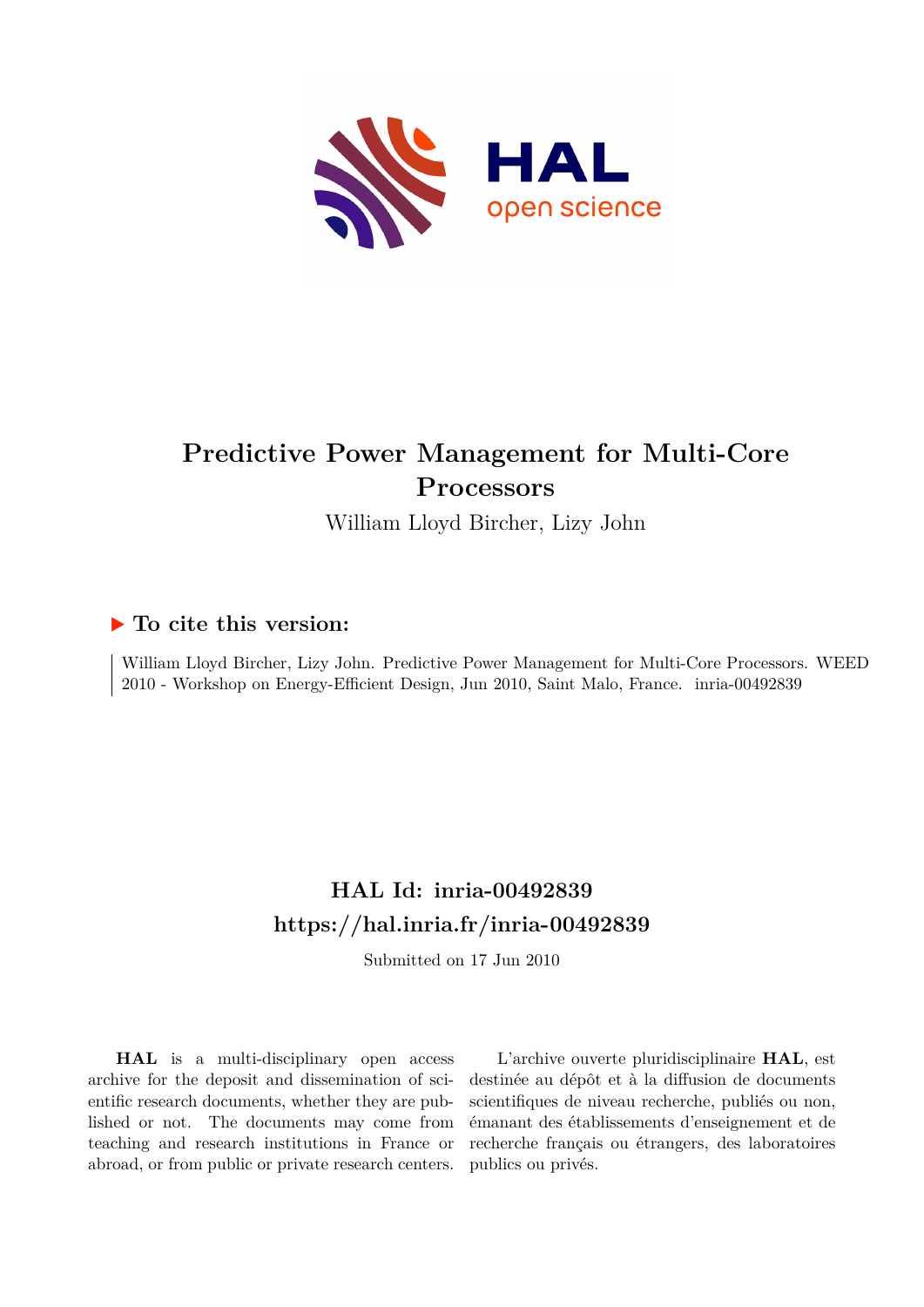### **Predictive Power Management for Multi-Core Processors**

W. Lloyd Bircher and Lizy John

The University of Texas at Austin

#### **ABSTRACT**

Predictive power management provides reduced power consumption and increased performance compared to reactive schemes. It effectively reduces the lag between workload phase changes and changes in power adaptations since adaptations can be applied immediately before a program phase change. To this end we present the first analysis of prediction for power management<br>under SYSMark2007. Compared to traditional under SYSMark2007. Compared to traditional scientific/computing benchmarks, this workload demonstrates more complex core active and idle behavior. We analyze a table based predictor on a quad-core processor. We present an accurate run-time power model that accounts for fine-grain temperature and voltage variation. By predictively borrowing power from cores, our approach provides an average speedup of 7.3% in SYSMark2007.

#### **1 INTRODUCTION**

The challenge in applying power management to increase efficiency and performance is identifying when to adapt performance capacity. In the case of controlling dynamic voltage and frequency scaling, the ubiquitous commercial solution has been to react to changes in performance demand. While this approach is simple, it performs suboptimally [4][22] for workloads with many distinct and/or short phases. Each time a workload transitions from a phase of low performance demand to a phase of high demand, reactive power management increases performance capacity some time *after* the transition. During the time between the change in demand and capacity, performance is less than optimal. Similarly, power consumption is sub-optimal on transitions from high to low demand. The amount of performance loss is proportional to the number of phase changes in the workload and the lag between demand and capacity. For increasing performance in power-limited situations, reactions must be fast enough to prevent overshooting the power limit or missing opportunities to increase performance.

To date analysis in this field has focused on predicting phase changes within scientific/computing workloads such as SPEC CPU. Since these workloads contain only active phases in which the processor is non-halted, a significant amount of valuable phase information is ignored. In a "real" system much of the time is spent idle waiting for user input or responses from the I/O subsystem. The power difference between the active and idle phase is much larger than what is observed within a fully active phase. To address this missed opportunity, we analyze a table-based phase predictor under the SYSMark2007 workload.

This benchmark is better than conventional scientific/computing benchmarks at providing complex workload variation for power management analysis. GUI interaction, keypress delays, I/O, thread migration and a wide range of processor activity levels are provided. It includes popular desktop/personal computing applications such as Microsoft Word, Excel, PowerPoint, Adobe Photoshop, Illustrator, etc. Unlike traditional, benchmarks which are composed of a single active phase, this one spends greater than 40% of the time in phases less than 1 second in duration. The analysis is performed using our proposed tabled-based activity predictor. This predictor simplifies existing implementations by using core activity as the predicted metric. It achieves accuracy of 98% for 43% of SYSMark2007. The remaining portion is detected as unpredictable and is handled reactively. To estimate power consumption of this approach, we present a detailed run-time power model for an AMD quad-core processor, utilizing core-level performance metrics. We improve upon existing models by accounting for leakage power and temperature effects and the impact of power management. This model has an average error rate of 0.89% across SPEC CPU 2006 and SYSMark2007.

**2 PREDICTION FOR POWER MANAGEMENT**  Unlike prior research in prediction for power management  $[9][6][11][17][1]$  we choose core activity and power as the predicted metric. Most others predict IPC[6][11] or memory-boundedness[9][11]. Their approach relies on detecting program phases of execution which benefit less from high processor clock frequency. These phases are usually defined as memory-bound. The degree of memory-boundedness is usually estimated using IPC, memory access intensity or a combination of both. The problem with this approach is that no application is 100% memory bound. Therefore, any reduction in processor clock frequency will result in a performance loss. These approaches rely on the tradeoff of a small performance loss for a larger power savings.

Instead we choose to predict core activity levels. In this case core activity is defined as the ratio of non-halted cycles to non-halted + halted cycles. Since by definition a halted (idle) core has 0% performance dependence on core frequency, there is no need to accept a performance loss in order to save power. This is the essence of existing c-state power management techniques [3]. Since most existing dynamic power management (clock gating and power gating) use core halting as the key to entry, core activity can represent program phase changes which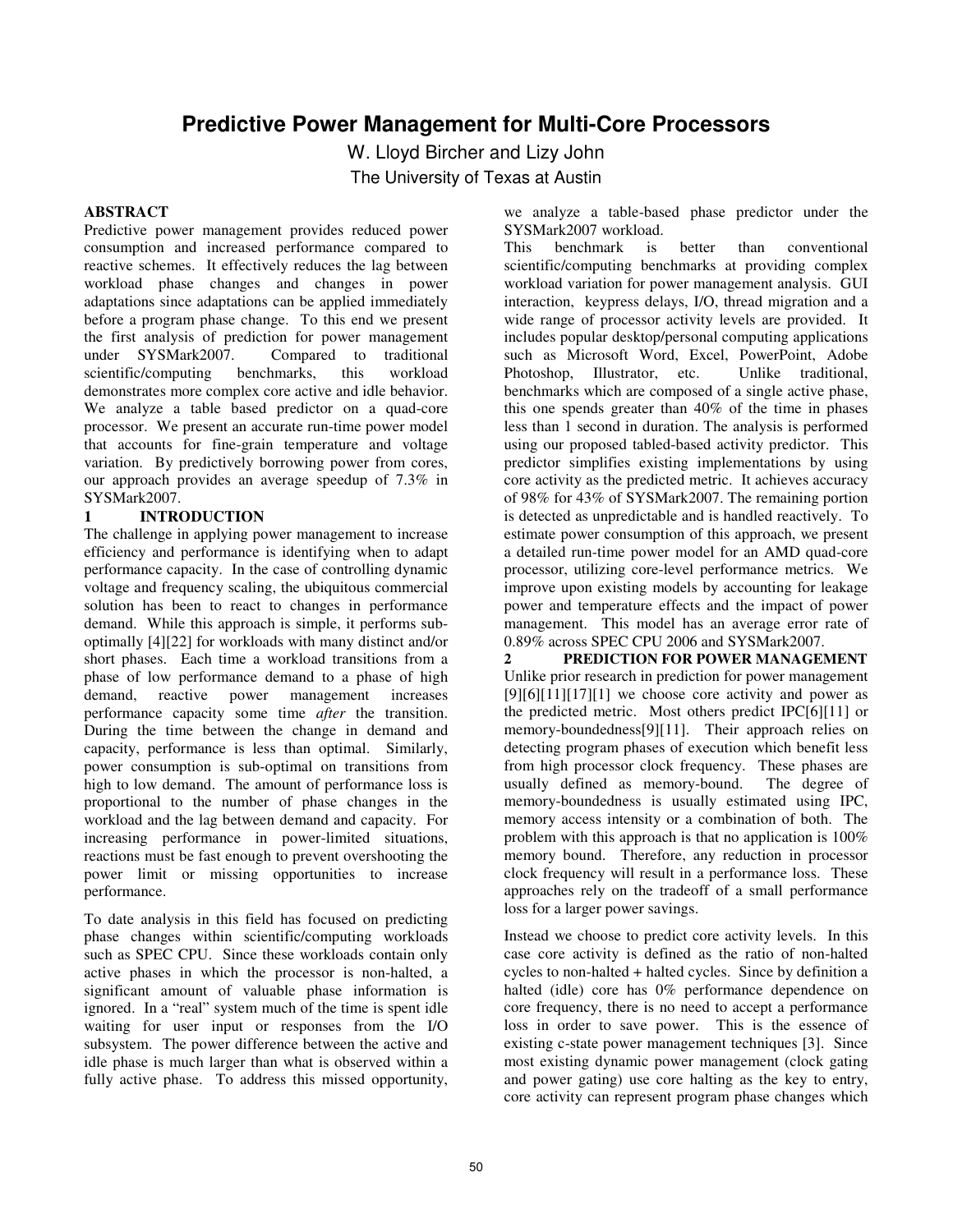have the largest impact on power consumption. For the quad-core processor considered in this study, IPC variation is only responsible for power fluctuations of 20% of peak power compared to nearly 90% for core activity. Core activity is used by all existing Windows and Linux operating systems for control of DVFS. For this reason, it is also an appropriate prediction metric for out of band techniques such as power boosting [14][8][24] and power limiting. These techniques respond to changes in power consumption, as dictated by operating systems and applications, to improve performance or ensure safe operation

#### **3 PROGRAM PHASE CHARACTERIZATION**

To understand power-relevant phases in real world workloads, we characterize the program behavior of the desktop/client SYSmark® 2007 benchmark [19]. This benchmark represents a wide range of desktop computing applications. The major categories are e-learning, video creation, productivity, and 3D. The individual subtests are listed in Table 1. This benchmark is particularly important to the study of dynamic power adaptations because it provides realistic user scenarios that include GUI interface in I/O interactions.

To illustrate the potential of this workload for the analysis of core activity prediction, we present traces of core activity level and duration. Figure 1 shows the number of cores used concurrently by the workload over time. At each point where the number of cores changes, a phase transition occurs as idle cores become active or vice versa. This is distinct from traditional benchmarks such as SPEC CPU which uses a fixed number of processors for the entire benchmark run. Therefore, there are essentially no core activity changes. As a result power fluctuations are much less since variation comes only from changes in pipeline utilization (IPC).

| <b>E-Learning</b>                           | <b>Video Creation</b>         |
|---------------------------------------------|-------------------------------|
| Adobe <sup>®</sup> Illustrator <sup>®</sup> | Adobe After Effects®          |
| Adobe Photoshop <sup>®</sup>                | Adobe Illustrator             |
| Microsoft PowerPoint®                       | Adobe Photoshop               |
| Adobe Flash <sup>®</sup>                    | Microsoft Media Encoder       |
|                                             | Sony Vegas                    |
| <b>Productivity</b>                         | 3D                            |
| Microsoft Excel <sup>®</sup>                | Autodesk <sup>®</sup> 3Ds Max |
| Microsoft Outlook®                          | Google™ SketchUp              |
| Microsoft Word®                             |                               |
| Microsoft PowerPoint                        |                               |
| Microsoft Project <sup>®</sup>              |                               |
| WinZip <sup>®</sup>                         |                               |

|  | Table 1: Benchmarks Used: SYSmark® 2007 |
|--|-----------------------------------------|
|  |                                         |

The actual number of phase changes in SYSMark is even greater since the traces in Figure 1 uses averaging of samples to smooth the trace for readability. Figure 2 quantifies actual phase variation under Windows Vista. The majority of phases are much shorter than one second. In all cases an average of at least 40% of phases are shorter than one second. There are two factors that cause high rates of phase changes: low overall activity and thread migration by the operating system. Considering only Figure 2 it might be concluded that two or more cores remain idle for almost the entire benchmark. However, this is not the case.

Figure 2 shows that all four cores experience large numbers of phase transitions. The reason is thread migration. Most threads only remain on any given core for 10s of milliseconds before being preempted. Since Windows does not aggressively maintain thread locality (application controlled affinity does), preempted threads tend to continuously migrate among all available cores. Since there are consistently more cores than are required by the workload, there are frequent transitions from idleactive and active-idle.

#### **4 METHODOLOGY**

#### **4.1 Power Measurement**

To measure power consumption for the development of a power model, we instrument an AMD Phenom2 3GHz system. Processor core power consumption is measured using a hall-effect sensor placed in-line with the core power rail (Core VDD). This sensor produces an output voltage which is linearly proportional to current. We also measured voltage levels at the point where the current enters the processor socket. We perform all sampling at a rate of 1 MHz, using a National Instruments NIUSB-6259 [15]. This granularity allows the measurement of most power phases which were sufficiently long to perform adaptations. Though shorter duration phases exist, current adaptation frameworks are not able to readily exploit them.

#### **4.2 Performance Counter Measurement**

We use performance monitoring counters (PMCs) to track core activity and power. We develop an on-line, PMCbased, core-level power model. It is necessary to use a power model since it is impossible to measure core-level power consumption since all cores share a single power plane [3]. Physical instrumentation thus cannot provide core-level power, whereas the power model using performance counters can provide power estimates from individual cores. Prior researchers have shown that accurate power models can be built using performance counter measurements [2][10][5]. Power models from prior researchers are extended to include leakage power, temperature effects and the impact of power management that are present in modern multi-core processors. These models are in fact preferred for dynamic power management since there is no need to measure power with out-of-band instrumentation. The accuracy of the models was verified with controlled core level and aggregate measurements.

To sample performance monitoring counters we develop a small kernel which provides periodic sampling of the four AMD performance counters. This kernel uses a device driver to give ring-0 access to user-mode applications. This approach is preferred over existing user-mode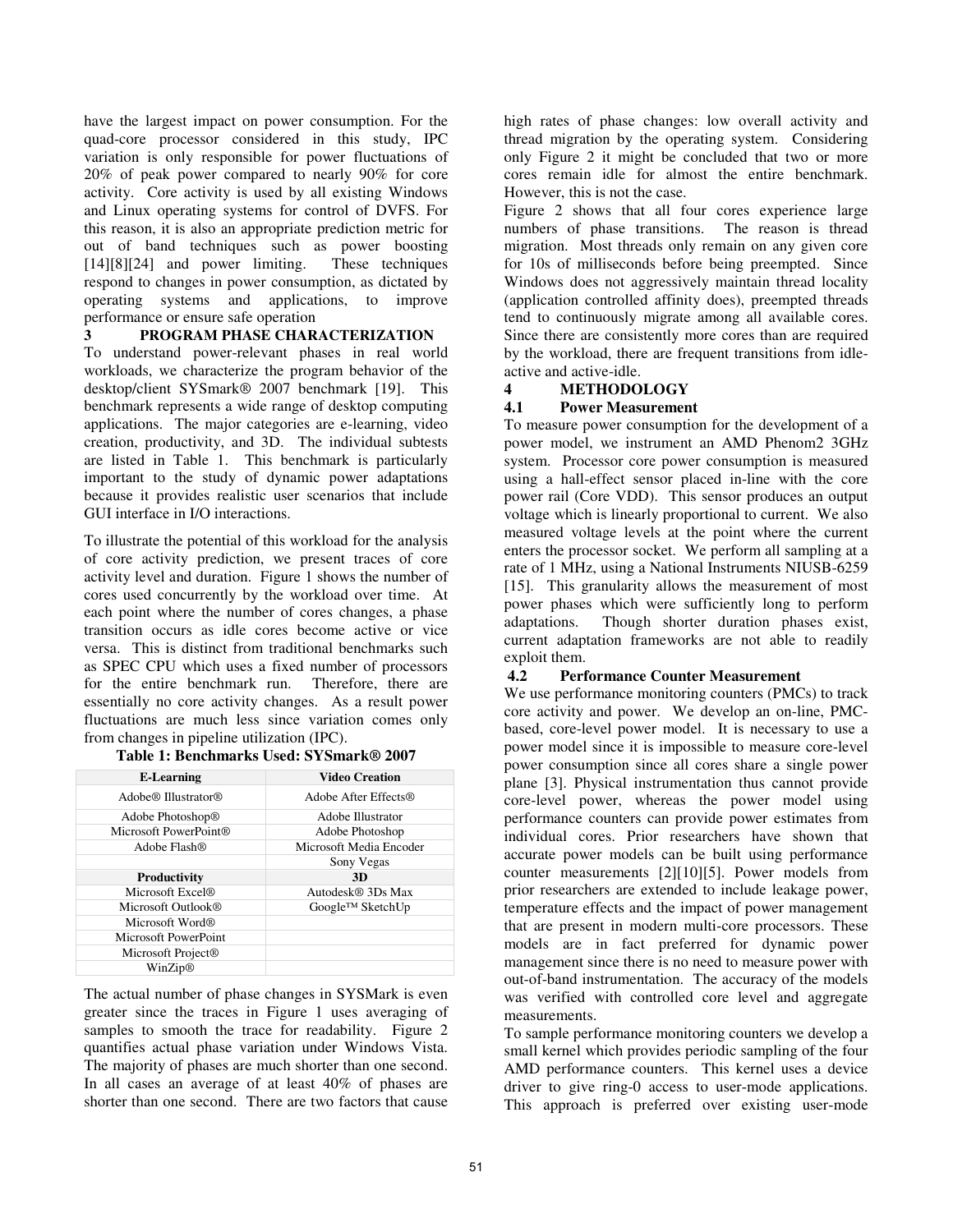performance counter APIs as it affords more precise control of sampling and lower overhead. In all experiments the sampling overhead for performance counter access average less than 1%.





**Figure 1: Concurrent Core Activity by SYSmark® 2007 Benchmark** 

Another benefit of our device driver is that it provides access to others registers besides performance counters. In particular, our approach requires access to model specific registers (MSRs) and PCI configuration registers. These registers allow our application to take control of processor frequency, voltage, power management. It also gives access to on-die processor temperature sensors. This is required to account for static power consumption. Finally, sampling is invoked at a user-specified periodicity user the built-in OS multimedia timer [20]. **5 CORE ACTIVITY PREDICTOR** 

This predictor uses table-based prediction structures and the repetitive nature of core activity phases to predict performance demand and/or power consumption. The predictor is shown in Figure 3.





Like traditional table-based predictors the main components are: a global phase history register (GPHR), pattern history table (PHT) and predicted level. The distinction is that the predictor uses a PHT length of two entries and records the level of the next phase only. Since we define core activity to have only two possible values: 1 and 0 (100% and 0%), there is no need to record the level of each phase as is done in traditional run length encoding predictors [18]. For example if the predicted level is 1, then the previous level was 0 and the level before that was 1. The PHT size is modest at 48 entries. This compares to Isci [9] which uses a GPHR of 8 and PHT of 128 in order to obtain accuracy better than statistical predictors. Each predictor entry also contains several fields that capture quality, validity, and pending prediction status. The fields are described in Table 2.

**Table 2 Predictor Field Descriptions** 

| <b>Predictor</b><br><b>Field</b> | <b>Description</b>                                                                                                                                                               |
|----------------------------------|----------------------------------------------------------------------------------------------------------------------------------------------------------------------------------|
| Length                           | Duration of phase. This is also the table index.<br>When a phase is detected, it is used to index the<br>prediction table.                                                       |
| Level                            | Predicted level at next transition. For the activity<br>predictor this is active or idle. For power<br>prediction this is the last power level seen when<br>this phase occurred. |
| Timestamp                        | Records timestamp of when predicted phase                                                                                                                                        |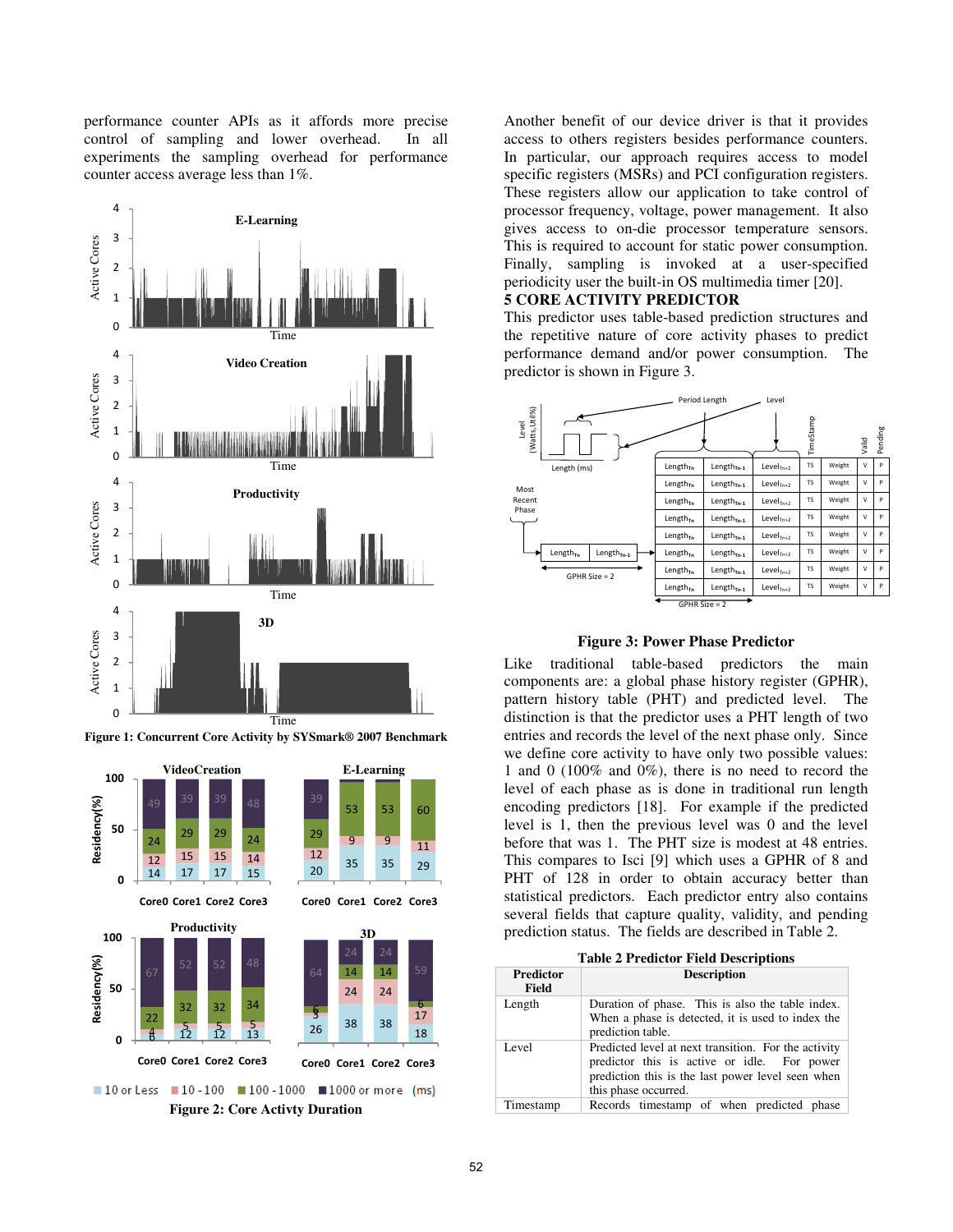|         | change is to occur. This is the most critical value<br>produced by the predictor. It is used by the power<br>schedule changes<br>in<br>to to<br>manager<br>power/performance capacity of the system. This<br>value allows for optimal selection of performance<br>capacity given the anticipated duration of<br>operation at a particular performance demand.                                                                                 |
|---------|-----------------------------------------------------------------------------------------------------------------------------------------------------------------------------------------------------------------------------------------------------------------------------------------------------------------------------------------------------------------------------------------------------------------------------------------------|
| Weight  | "Quality" of phase as a function of past<br>predictions and duration. The weight is used by<br>the power manager to determine if a prediction<br>will be used or not. It is also used by the<br>replacement algorithm to determine if the phase<br>will be replaced if the predictor is full. All newly<br>detected phases start with a weight of 1. If the<br>phase is subsequently mispredicted, the weight is<br>reduced by a fixed ratio. |
| Valid   | Indicates whether this entry has a valid phase<br>stored with a "true" or "false."                                                                                                                                                                                                                                                                                                                                                            |
| Pending | Indicates if this phase is predicted to occur again.<br>This value is set "true" on the occurrence of the<br>phase and remains true until the predicted<br>transition time has past.                                                                                                                                                                                                                                                          |

#### **6 CORE-LEVEL CPU POWER MODEL**

Using a real system instrumented for power measurement we develop polynomial, regression models for power consumption. The details of the model are given in Tables 3 and 4. The model improves on existing on-line models [2][5][10] by accounting for power management and temperature variation. All model coefficients are tuned empirically using a real system instrumented for power measurement. Like existing models this one contains a workload dependent portion which is dominated by the number of instructions completed per second. In this case we use the number of fetched operations per second in lieu of instructions completed. The fetched ops metric for Phenom2 processors is preferred as it also accounts for speculative execution. The distinction of our model is that it contains a temperature dependent portion. Using workloads with constant activity, we vary processor temperature and voltage to observe the impact on static leakage power. Temperature is controlled by adjusting the speed of the processor's fan. Temperature is observed with 0.125 degree Celsius resolution using an on-die temperature sensor[3]. This sensor can be accessed by the system under test through a built-in, on-chip register. Voltage is controlled using the P-State control register. This allows selection of one of five available voltage/frequency combinations. Voltage is observed externally using our power instrumentation. Like the workload dependent model, we tune the coefficients of the static power model using regression techniques. Note that the static power model is highly process dependent. Processors with different semiconductor process parameters require the model to be re-tuned.

The dominant power management effects (voltage/frequency scaling, clock gating) are further accounted for using the gateable and ungateable power models. Gateable power is found by measuring the effect of enabling/disabling idle core clock gating. Ungateable represents the portion of power which cannot be gated.

These components are also found experimentally. The resultant, average error in the model was 0.89%. The error distribution for SPEC CPU2006 and SYSmark2007 has the first standard deviation with less than 1% error. Worst-case error is 3.3%.

|  |  | <b>Table 4: Measured Quantities (Model Inputs)</b> |  |  |
|--|--|----------------------------------------------------|--|--|
|--|--|----------------------------------------------------|--|--|

| Quantity        | <b>Description</b>                                                                                 |  |  |  |
|-----------------|----------------------------------------------------------------------------------------------------|--|--|--|
| N               | Core Number.                                                                                       |  |  |  |
| FetchOps        | <b>Includes</b><br>Micro operations fetched.<br>speculative operations.                            |  |  |  |
| FloatPointOps   | Floating point operations retired. Accounts<br>for difference in power between INT/FP.             |  |  |  |
| <b>DCAccess</b> | Data cache access. Accounts for power<br>consumed in caches.                                       |  |  |  |
| %Halted         | % of cycles in which the core was halted.                                                          |  |  |  |
| %Halted         | % of cycles the core was not halted.                                                               |  |  |  |
| Voltage         | Maximum requested voltage for all cores.<br>Due to shared voltage plane.                           |  |  |  |
| Frequency       | Current core frequency. This can be read<br>via AMD model specific register.                       |  |  |  |
| Temperature     | Current processor temperature. This can be<br>read via AMD model specific register.                |  |  |  |
| Coeff           | Model coefficient. The values<br>are<br>determined empirically<br>using<br>measurement/regression. |  |  |  |

#### **Table 3: AMD Quad-Core Phenom2 Power Model**

| Power<br><b>Models</b> | <b>Equation</b>                                                                                                            |  |  |
|------------------------|----------------------------------------------------------------------------------------------------------------------------|--|--|
| <b>Total Power</b>     | $\left(\,\right)$ WorkloadDependent <sub>N</sub> + Ungateable <sub>N</sub><br>$+ \; Gateable_N \Big) + Static_{Volt,Temp}$ |  |  |
|                        |                                                                                                                            |  |  |
| Workload               | ((FetchOps <sub>N</sub> /Sec)·Coeff <sub>F</sub> +(FloatPointOps <sub>N</sub> /Sec)                                        |  |  |
| Dependent              | $\cdot$ Coeff <sub>FP</sub> +(DCAccess <sub>N</sub> /Sec) $\cdot$ Coeff <sub>DC</sub> $\cdot$ Voltage <sup>2</sup>         |  |  |
| Gateable               | $(\%Hald_N) \cdot Coeff_{Gateable} \cdot Voltage^2 \cdot Frequency_N$                                                      |  |  |
| Ungateable             | (%NonHalted <sub>N</sub> ) Coeff <sub>Ungateable</sub> Voltage <sup>2</sup> Frequency <sub>N</sub>                         |  |  |
| Static                 | $(Temp^2 \cdot Coeff_T^2 + Temp^1 \cdot Coeff_T^1 + Coeff_T^0)_{VoltaeeN}$                                                 |  |  |

#### **7 RESULTS**

This section provides power and performance estimates of our phase predictor in comparison to commercial reactive schemes. First we consider the prediction accuracy and coverage. Then, we estimate performance speedup due to borrowing power from under-utilized cores using prediction.

#### **7.1 Performance Metric Definitions**

To analyze the effectiveness of core activity prediction, we define three metrics: weighted match ratio, weighted hit ratio, and prediction coverage. These metrics differ from traditional branch predict / cache hit/miss metrics in that they describe the portion of the total program execution they represent. For example, a frequently predicted phase may only cover a small portion of the time if the phase is short. These get proportionally less weight. A long phase that occurs less gets a greater weight as it represents more time. A system with slow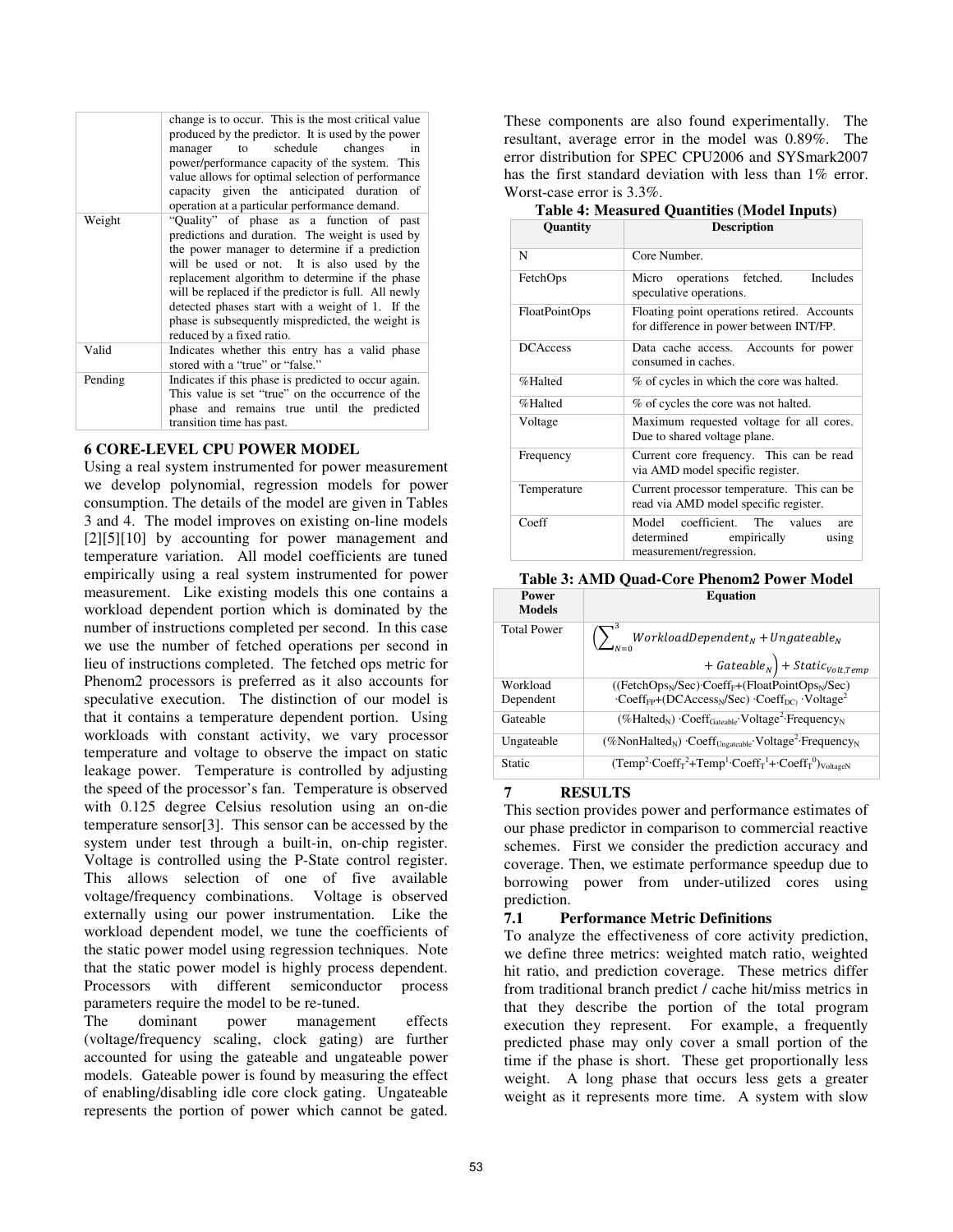adaptation rates may assign more value in predicting long phases, while a fast-adapting system may need greater precision for shorter phases since they are viable for adaptation. These metrics are similar in function to those proposed by Isci [11] for the analysis of a phase duration predictor.

The *weighted match ratio* is a measure of predictor utilization weighted by phase length. When a phase transition occurs, if a phase of that length has been observed previously by the predictor, it is considered a match. This is similar to a tag match. It does not mean the prediction was correct -- just that a similar phase has been seen recently.

*Weighted hit ratio* indicates the outcomes of predictions weighted by phase length. For example, a 10ms phase prediction has twice the weight of a 5ms phase prediction. The net result is that weighted hit ratio favors correct outcomes on long-duration phases.

*Prediction Coverage*. Due to the cost of misprediction, predictions are only considered valid if the outcome has a high probability of success, similar to a confidence predictor[12]. Using the *Weight* value, maintained for each PHT entry, difficult-to-predict phases are ignored. This approach shifts the assessment of prediction quality from hit rate to the portion of the workload that can be accurately predicted. The power manager only adapts predictively for high-probability phases. The remainder of the time, the power manager behaves reactively.

#### **7.2 Quantitative Comparison**

Table 5 summarizes the performance of our best case predictor configuration, 48-entry PHT, at anticipating phase changes. In all subtests, the predictor maintained an average weighted match ratio over 95%. This indicates that the predictor is fully utilized, and is not oversized. Increasing the PHT size beyond 128 caused weighted match ratio to drop below 50%. This suggests that the complete range of unique phases can be captured in a predictor of about 64 entries. Hit rates show diminishing returns above a PHT size of 48. Average weighted hit rates were also above 95% for all subtests (98% overall). Since our predictor only predicts phase transitions it has previously observed, the most critical result is prediction coverage percentage. In the worstcase, Productivity, was predictable 33.5% of the time. During that time, the predictions were almost always correct. For the cases in which a prediction is not possible, the predictor behaves as a *reactive* predictor.

We compare these results to the reactive p-state slection scheme used by Windows Vista[16]. This configuration is representative of the majority of commercial, operating system directed, reactive DVFS algorithms in use today [4]. Since the reactive "predictors" do not make use of any success metrics, the prediction coverage is always 100%. Note, weighted match ratio is not applicable here since no comparison is made to past phases. For the reactive scheme, the critical metric is weighted hit ratio. Hits/misses are determined by configuring the Windows Vista DVFS algorithm to sample core activity on 100ms intervals [16]. By tracing core activity and the resultant DVFS selections made by the operating system we are able to detect when correct predictions are made. For example, if an active phase occurs yet the operating system selects a low core frequency, a miss is counted. Since the AMD Phenom2 supports five DVFS frequency/voltage operating points, the "correct" frequency was determined using the operating systems own algorithm. The algorithm works on the concept of an ideal average activity. If the reactive scheme achieved the ideal activity with the selected frequency, it is counted as a hit.

On average the reactive scheme is wrong 35% of the time, though it is able to "predict" 100% of the time. Note that since the predictor can identify the non-predictable phases it is possible to increase the coverage of the predictor by simply performing reactively when a prediction is not possible. If the workload is assumed to have a uniform distribution of predictable phases, then the predictor should equal it in non-predictable phases (57% of the time) and surpasses it in predictable phases.

**Table 5: Prediction Outcomes – Core Activity** 

| Predictor, 48-Entry PHT |                                |                              |                        |                                      |  |
|-------------------------|--------------------------------|------------------------------|------------------------|--------------------------------------|--|
| Workload                | Weighted<br><b>Match Ratio</b> | Weighted<br><b>Hit Ratio</b> | Prediction<br>Coverage | <b>Effective</b><br><b>Hit Ratio</b> |  |
| E-Learning              | 92.8%                          | 98.8%                        | 57.0%                  | 82.6%                                |  |
| Productivity            | 95.5%                          | 95.8%                        | 33.5%                  | 73.8%                                |  |
| Video Creation          | 95.1%                          | 97.7%                        | 43.0%                  | 76.4%                                |  |
| 3D                      | 98.3%                          | 99.1%                        | 37.9%                  | 72.7%                                |  |
| <b>Reactive</b>         |                                |                              |                        |                                      |  |
| Workload                | Weighted<br><b>Match Ratio</b> | Weighted<br><b>Hit Ratio</b> | Prediction<br>Coverage | <b>Effective</b><br><b>Hit Ratio</b> |  |
| E-Learning              | 100%                           | 66.4%                        | 100%                   | 66.4%                                |  |
| Productivity            | 100%                           | 65.2%                        | 100%                   | 65.2%                                |  |
| Video Creation          | 100%                           | 63.5%                        | 100%                   | 63.5%                                |  |
| 3D                      | 100%                           | 59.7%                        | 100%                   | 59.7%                                |  |

#### **7.3 Predictive Frequency Boosting**

The second application of core activity prediction is boosting performance in active cores by borrowing power from under-utilized cores. To estimate the impact of our approach we scale power, performance, and core activity traces from a real system. For each point in the traces we consider the available power surplus and the probability that the predictor is able to identify a predictable phase. If it is determined that performance can be increased, we scale (shrink) the duration of the current phase at 75% of the frequency increase, to account for the speedup. Our analysis showed that, on average, SYSMark07 core frequency sensitivity is 75%. If a phase is not predictable, then no frequency change is applied. The major distinction between this analysis and that of the previous section is that the predictor predicts power rather than core activity. Phases are still defined in terms of core activity. However, an additional field is included to record the next power level. This is similar to